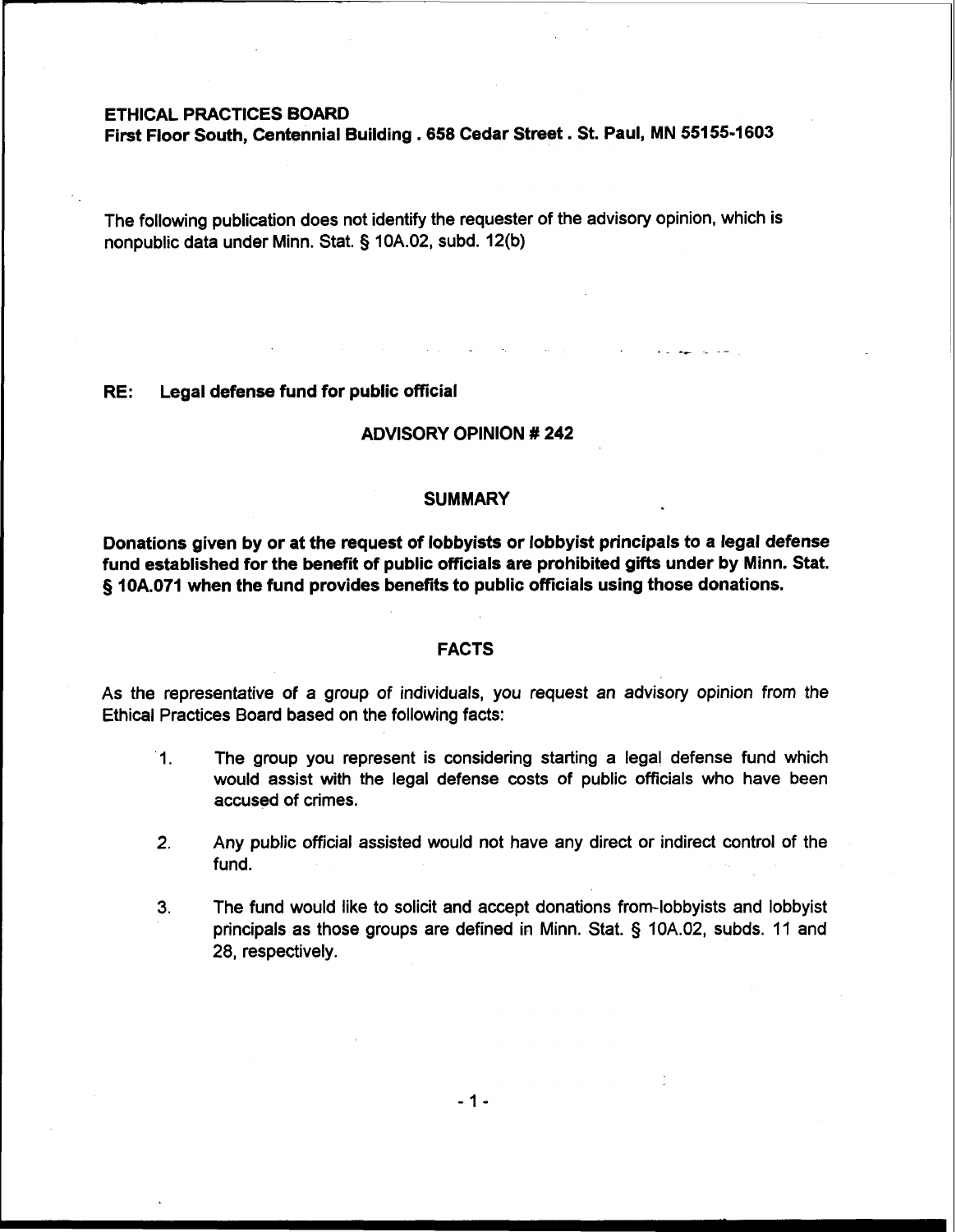## **ISSUE**

Are donations to a legal defense fund given by or at the request of lobbyists or lobbyist principals prohibited gifts under Minn. Stat. § 10A.0717

#### OPINION

Yes, at the time the donations are conveyed to a public official or used to provide services to a public official, a prohibited gift results.

A lobbyist or lobbyist principal cannot directly give or request another togive a public official a gift of money for legal defense costs or a gift of the legal services themselves. The former would be a prohibited gift of money; the latter a prohibited gift of services.

Where a gift would be prohibited if given directly, the prohibition cannot be overcome by the establishment or use of some conduit through which the gift is passed. This concept was codified into Minnesota Rules, part 4512.0300, which states that a gift is considered to be given by the individual or association paying for it.

Under the facts you suggest, a lobbyist or lobbyist principal would transfer money to the fund with both the knowledge and the intention that it be used for the direct benefit of public officials. The fund would then pass the benefit on to the public official to complete the gift transaction. The substance of the transaction is that the lobbyist or principal is the entity paying for the legal services, making the gift prohibited.

None of the exceptions provided in Minn. Stat. § 10A.071, subd. 3, are applicable to remove the described gift from the general prohibition.

Issued: *j7* **-2** 6 - 76

--, -3 **<sup>r</sup> /+~>fl/+** h-LA==- - -7 ~arol~rf6~odri~uez~ Chair *a* 

Ethical Practices Board

 $-2-$